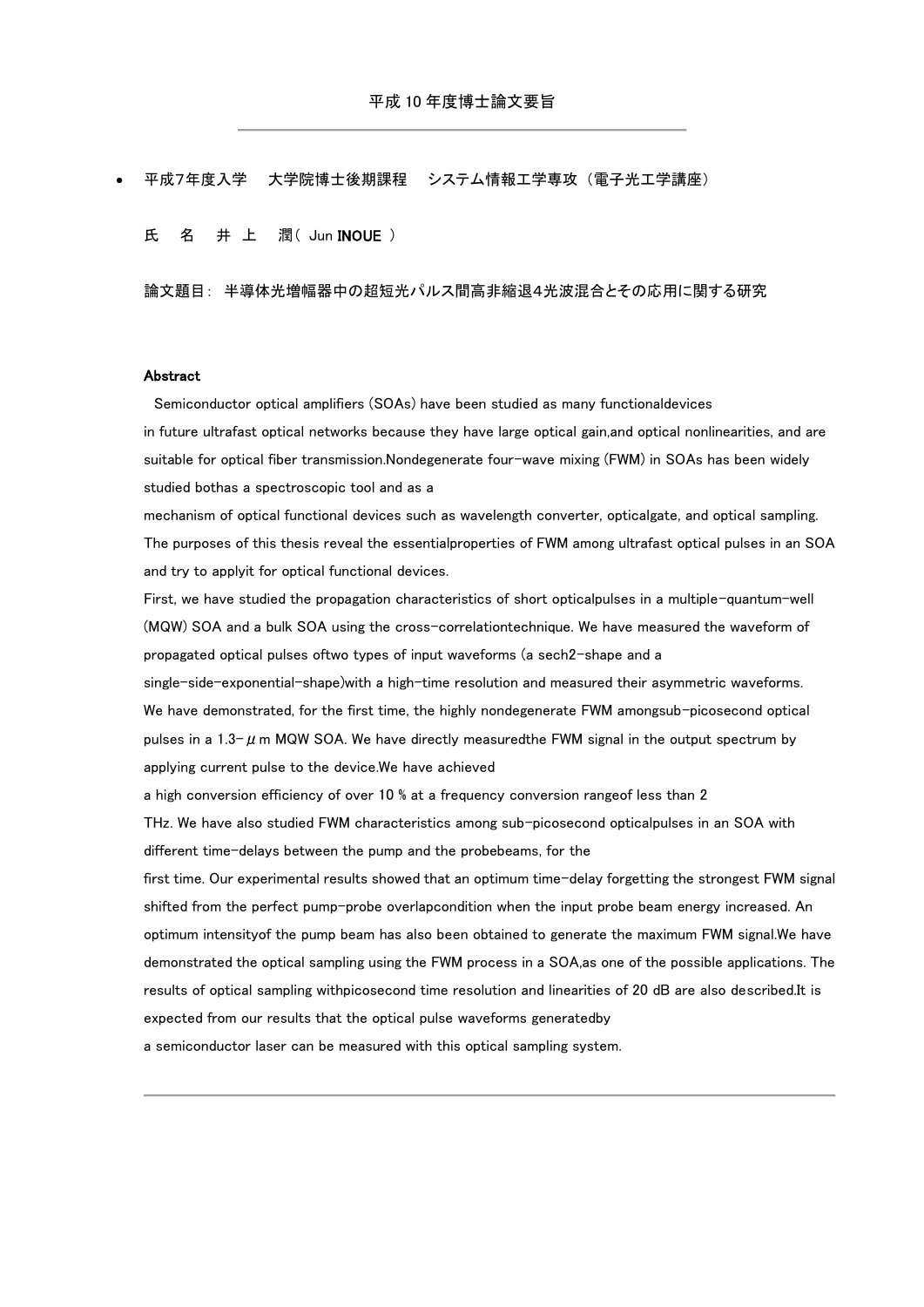半導体光増幅器(SOA)は光利得と大きな光非線形性を持ち、光ファイバとの親和性も良いことから、将来の 超高速光通信ネットワークで用いられる各種光機能デバイスとして盛んに研究されている。特に SOA 中の4 光波混合(FWM)は SOA 中の超高速緩和過程のメカニズム解明の手法として、又、波長変換や光論理デバ イス、光サンプリング素子等の光機能素子への応用が考えられている。本研究の目的は、これまで解明さ れてこなかった SOA 中の超高速時間領域の FWM 特性を実験的に明らかにし、光機能素子への応用をは かることである。本研究では、1.3μm 帯圧縮歪み多重量子井戸(MQW)構造 SOA に、パルス幅が<1 ps で波 長の異なる2つの短光パルス列を入射し、FWM 過程で新たに生成された FWM 信号光の特性を測定した。 実験結果では、<2 THz(11 nm)の波長変換において 10 %以上の高変換効率が得られた。また、実験で確認 された最大変換周波数は 12.5THz(69.2nm)である。この実験は、< 1 ps の光パルス幅の領域ではじめて行 われた FWM であり、超高速光通信や半導体中の超高速緩和過程の物理的メカニズムの解明に有用である。 また、この超短光パルスを用いた FWM を高時間分解能を持つ光サンプリングに応用するために基礎特性 を測定した。実験の結果から、このサンプリングシステムの時間分解能は 1ps 程度であり、20 dB のリニアリ ティーが得られ、最小感度特性から半導体レーザから発生された光パルスを光サンプリン

グすることが可能なことを示した。本学位論文は以下のように構成されている。

第1章では緒言として半導体レーザの特徴を簡単に述べ、SOA 中の4光波混合の有用性と応用を上げ示し た。

第2章では本論文に関する基礎事項をまとめた。まず、SOA の構造と動作特性について説明した。次に、 SOA の光非線形効果として主にキャリア効果(バンド間遷移、バンド内遷移)について説明した。次に、光パ ルスが SOA を伝搬することによる非線形効果について説明した。次に、FWM 現象の説明をし、SOA 中の高 非縮退 FWM の理論を説明し、パルス光間の FWM やパルス光間に時間遅延がある場合のこれまで報告さ れた実験結果を理論計算結果と共にまとめる。また、SOA 中の FWM の応用について詳しく説明する。最後 に、本研究で用いた超高速現象の測定法について説明する。

第3章では、2つの異なる構造のSOA を用いて行った短光パルス伝搬特性の実験結果を述べる。SOA を伝 搬した短光パルスの時間波形は 100fs の光パルスとの相互相関波形を測定することにより求められ、波形 の非対称性も含め、高時間分解能で測定することが可能となった。実験で用いた SOA は MQW 構造 SOA と バルク構造 SOA であり、パルス幅が 550fs の sech2 型と 700 fs の片指数型の2種類の光パルスで測定さ れ、SOA の構造や光パルス形状による伝搬特性の違いを明らかにした。

第4章では、短光パルス間の SOA 中の FWM 特性について述べた。<1 ps の光パルス間の FWM を SOA 中 ではじめて行い、<2THz の波長変換において>10 %の高変換効率得られた。FWM を短光パルス間で行うこと によって SOA の利得飽和による変換効率の低下を回避することができ、高変換効率が期待できる。FWM 信 号が光スペクトルアナライザー上で直接観測できるように、光パルスが SOA に入射するタイミングに一致さ せた電流パルスで SOA を駆動し、SOA から出力される自然放出光雑音を相対的に抑制した。また、実験で 確認された最大変換周波数は 12.5THz であった。

第5章では、短光パルス間に時間遅延がある場合の FWM 特性について述べた。短光パルス間に時間遅延 がある場合の FWM 特性は実用上大変重要である。サブピコ秒光パルス間の FWM の時間遅延特性をはじ めて測定した。FWM 信号光の最大強度が得られる時間遅延量がプローブ強度に依存することを示した。

また、FWM 信号光のポンプ光強度依存性より、FWM 信号光強度が最大になる SOA の利得飽和量を 3 ~5.5 dB と求めた。